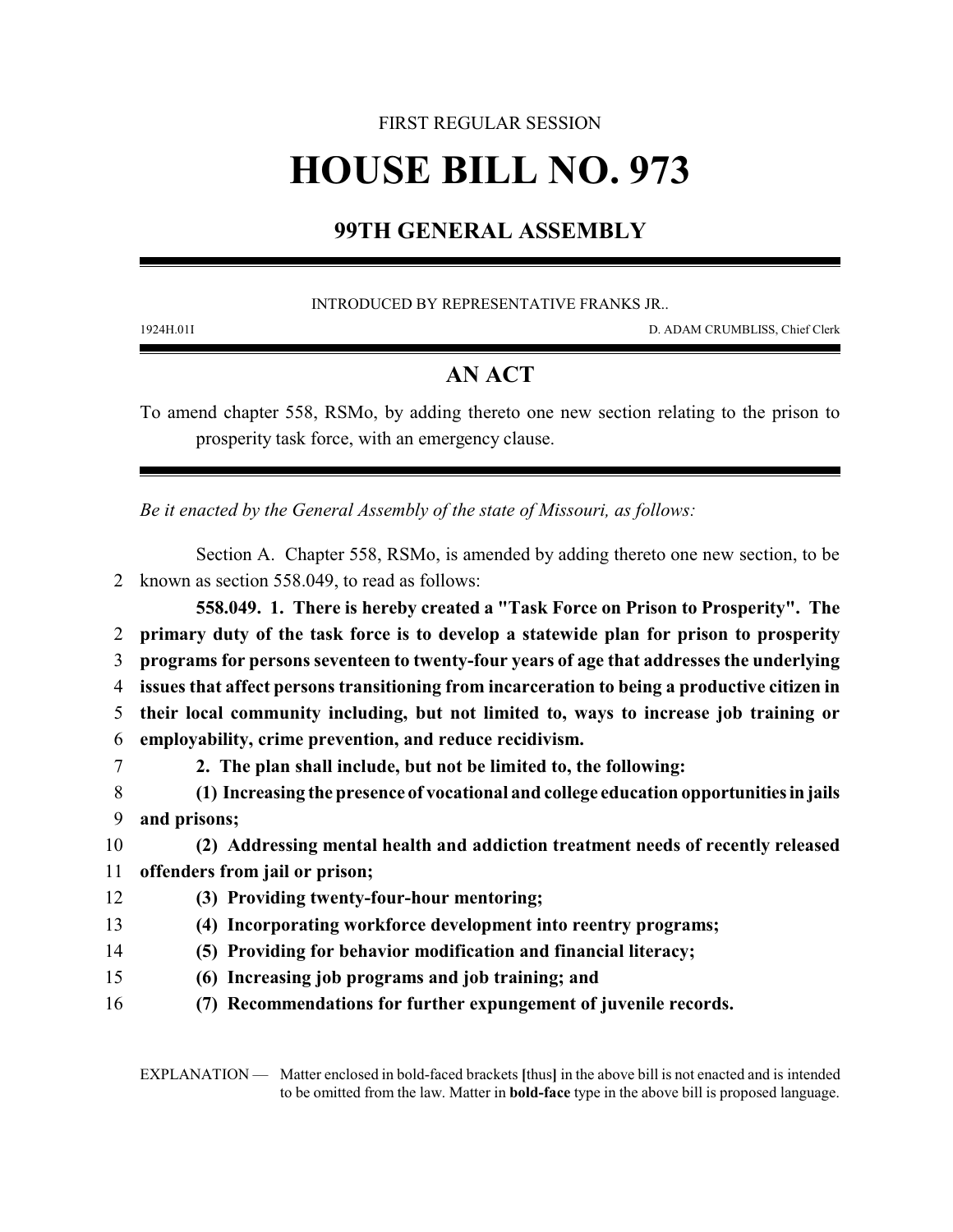HB 973 2

 **3. The committee shall consist of the following members, with the speaker of the house of representative appointing a chairperson and vice chairperson:**

**(1) The director of the department of corrections;**

**(2) The director of the division of probation and parole;**

**(3) The director of the department of social services;**

**(4) The director of the children's division of the department of social services;**

 **(5) The director of the division of youth services of the department of social services;**

**(6) The director of the department of health and senior services;**

 **(7) Two chief juvenile officers from two different urban areas and two chief juvenile officers from two different rural areas who shall be appointed by the president of the Missouri juvenile justice association;**

 **(8) One circuit or associate circuit judge from a circuit which has a drug court who shall be appointed by the chief justice of the Missouri supreme court;**

 **(9) One member of the department of economic development's workforce development office who shall be appointed by the director of the department of economic development;**

 **(10) One member shall be affiliated with a community college or a vocational or technical school who shall be appointed by the governor;**

 **(11) Three chief executive officers of three different private businesses that employ a minimum of twenty employees each who shall be appointed by the governor;**

 **(12) The young adult division manager of the St. Louis Agency on Training and Employment; and**

**(13) The young adult division manager of Full Employment Council, Inc.**

 **4. All persons appointed to the task force shall be appointed within thirty days of the effective date of this section.**

 **5. Members of the task force shall meet at least quarterly and submit its recommendations for a statewide plan for a prison to prosperity program or programs to the general assembly by December 31, 2018.**

 **6. Members of the task force shall receive no additional compensation but shall be eligible for reimbursement for expenses directly related to the performance of task force duties.**

**7. The provisions of this section terminate May 31, 2019.**

Section B. Because immediate action is necessary to ensure that persons have access to employment and education opportunitiesto become productive citizens in their communityupon

release from incarceration, section A of this act is deemed necessary for the immediate